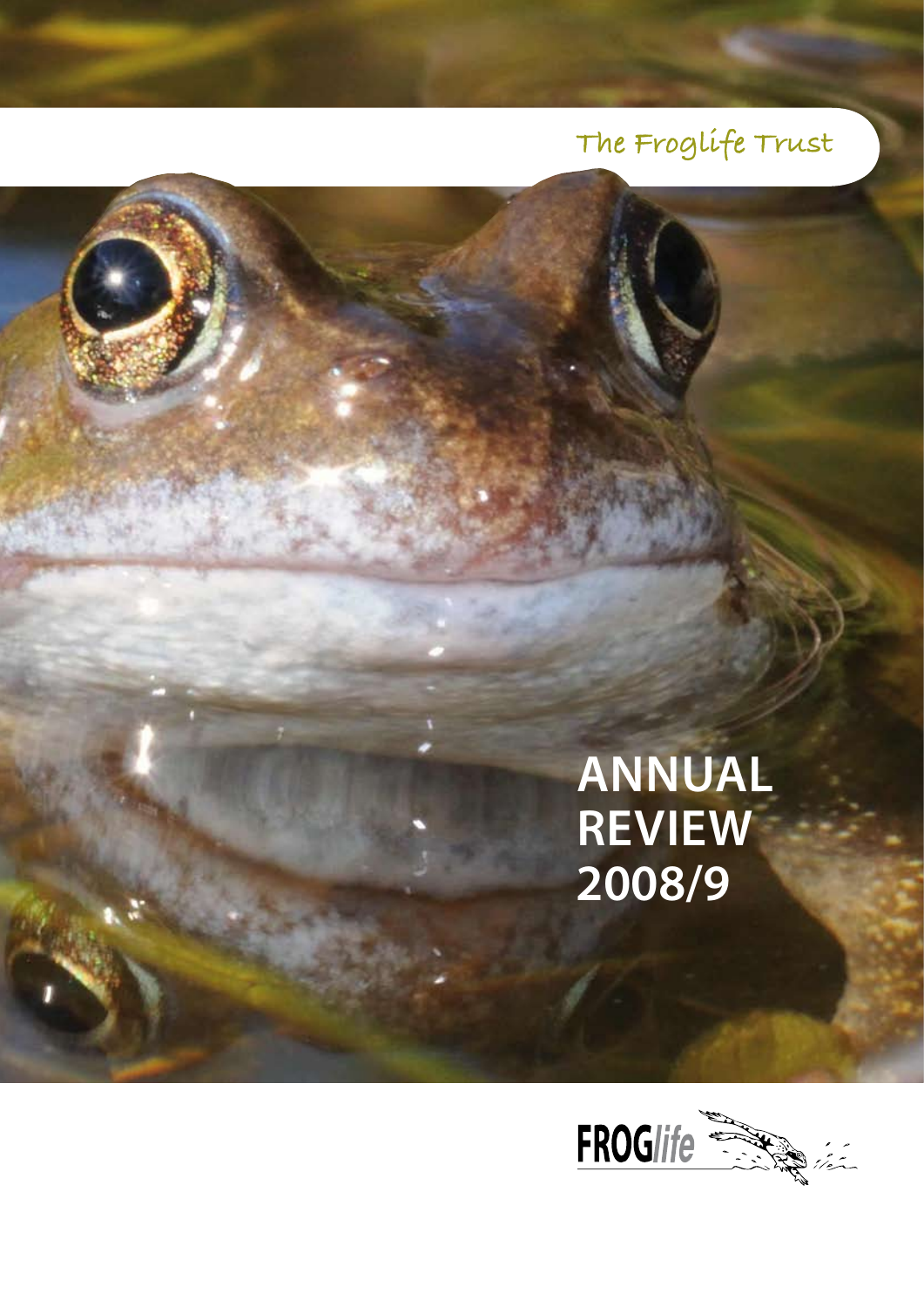#### **Annual Review 2008/9**



### **About Froglife**

Froglife is a national wildlife conservation charity concerned with the conservation of the UK's amphibian and reptile species and their associated habitats. We strive to make a practical difference through carrying out on-the-ground conservation activities such as restoring and creating ponds and ensuring that suitable terrestrial habitats are provided for our species.

 page 7). Central to Froglife's ethos is to involve as many people as possible in conservation activities. We believe that our role is not only to 'preach to the converted' but to reach those that are rarely given the opportunity to get involved in nature conservation activities. We do this by working with young offenders, 'at risk' young people, young carers and individuals with learning disabilities (for more on our social inclusion work:

#### **Amphibians & reptiles in decline…**

Many amphibian species are facing dramatic declines: nearly a third of all amphibian species globally are now threatened with extinction. In the UK, there are a number of reasons why many of our amphibian species are facing declines including: habitat loss, development, pollution, climate change and potentially nonnative diseases such as ranavirus and chytridiomycosis.

Many of these threats are also impacting on the UK's reptiles. For a number of widespread UK species, including the Adder and Common Lizard, declines in some regions are of immense concern.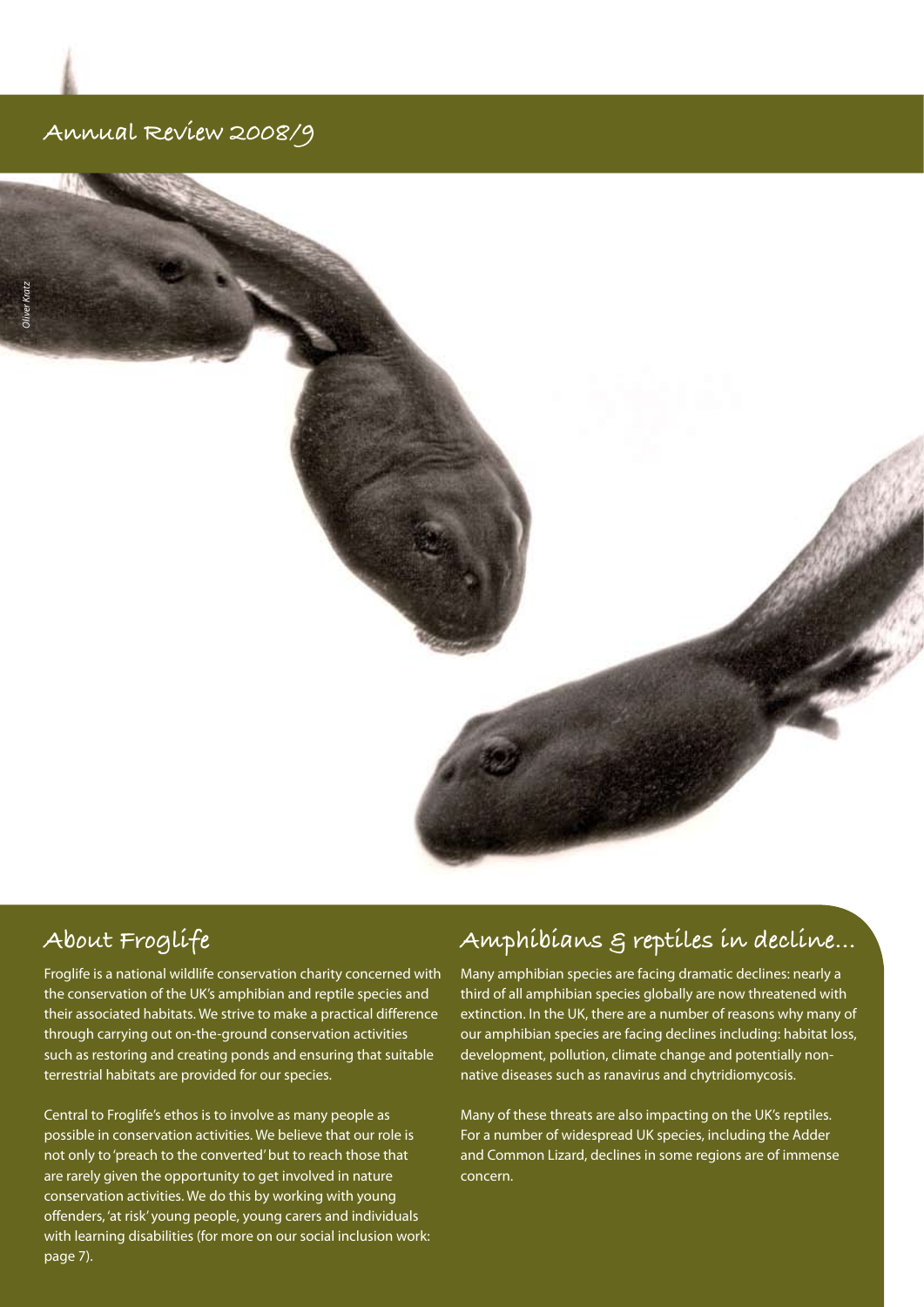# **Welcome**

There have been a lot of exciting developments for Froglife during 2008. We have recruited new staff<br>
including two London Project Officers who are working on our London Standing Waters project and<br>
a Conservation Youth Wo There have been a lot of exciting developments for Froglife during 2008. We have recruited new staff including two London Project Officers who are working on our London Standing Waters project and these projects on pages 6 & 7). Staff numbers have risen during the year from six to eleven full time and one temporary, and in early 2009 we are delighted to add to the ranks our first Scotland project officer (for Glasgow Living Waters), courtesy of the Heritage Lottery Fund.

Froglife has been out and about a great deal during the year, attending events and conferences across England, Wales and Scotland. Among the most successful was the British Birdwatching Fair – a total of 50 new members were recruited over the weekend. We have also had some outstanding press coverage during 2008, topped by Froglife's Jules Howard sitting next to Bette Midler on BBC1's The One Show! (more on page 5).

Our Froglife Friends responded very generously to our Frog Disease Appeal throughout the summer and their contributions have given the project a much needed financial boost (more on page 8). Also, thanks to the generous response of supporters to our 'Amphibian Asks', we were able to purchase a vehicle to help us transport young people around so that they can take part in a wider range of conservation activities.

We have been very successful in raising grants from various sources including a SITA Trust grant to carry out an extensive research project on Hampton Nature Reserve (see page 4); a Countdown 2010 grant for our Ponds in the Landscape project (page 4); a BBC Children In Need grant for our Green Pathways Scheme, a Heritage Lottery Fund grant for our Ponds for Life project (page 6) and a Cory Environment in Britain grant to enable our London Standing Water project to work in Bexley. We have also been successful in raising much needed core funding. This enables us to cover the

salary costs of non-project related staff and office running costs.



 $Chair$ 

We have made great progress in Scotland where we are now registered as a charity with the Office of the Scottish Charity Regulator. We hosted a very successful event at Edinburgh Zoo on 14th November 2008. *Year of the Frog – a big leap forward* was chaired by the eminent Professor Aubrey Manning and talks were given by a range of star speakers in the field of amphibian conservation (page 9).

**Contributions of a dedicated Board of Trustees.** We could not have achieved as much as we have without the continued support of all our partners, donors, Froglife Friends, and our other long-standing supporters. Likewise this could not have been achieved without our very enthusiastic and effective staff, and the

La Weclock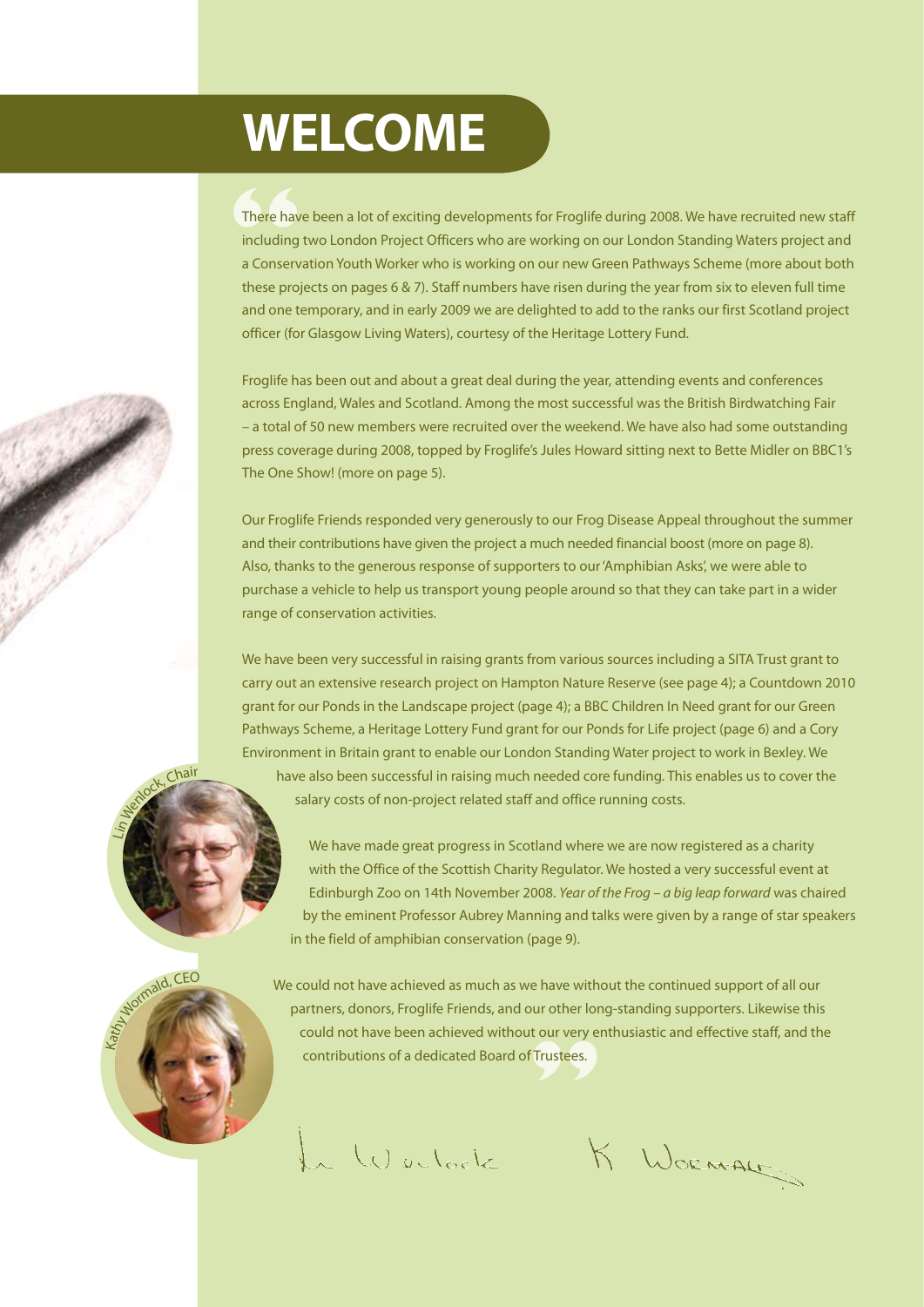# **Froglife: Meeting the threat**

Froglife is managing a number of projects that are directly delivering conservation benefits for amphibians and reptiles. Because many of our species are so dependent on standing water habitats such as ponds and other wetlands, we feel it is appropriate for Froglife to take a leading role in conserving these habitats.

A pond is a small miracle, one that brings<br>life to a place and joy to those all around. **life to a place and joy to those all around.** 

A new pond ís a soft explosíon of lífe.<br>Simon Barnes, Froglife's Patron<br>In foreword to Froglife's *Just Add Water* booklet Simon Barnes, Froglife's Patron In foreword to Froglife's *Just Add Water* booklet

The number of ponds in the UK is estimated to have declined by over a third from the 1940s to the 1980s. The situation is now so serious that in August 2007, the UK Government included ponds as a priority habitat under the UK Biodiversity Action Plan. Published in November 2008, the UK's 'Countryside Survey 2007' underlined further this decline, stating that biological quality of lowland ponds declined between 1996 and 2007.

- **O** Ponds are a vital habitat for a wide range of common and rare species, particularly plants, invertebrates and amphibians.
- **O** Ponds provide species with 'stepping-stone' habitats enabling some wildlife to better react to the impacts of climate change.
- **O** Ponds play a central role in our history and culture.
- **O** Ponds link people and wildlife.
- **O** Ponds provide excellent outdoor classroom opportunities

#### **Habitat Action Plans (HAP)**

Froglife stepped forward to take on Lead Partner role for the London Standing Water Habitat Action Plan (HAP) and the Cambridgeshire Pond, Lakes and Reservoirs HAP, but we felt very strongly that our role is not purely to develop the HAP but also to ensure that it is implemented. To this end we have secured funding for projects that are working on restoring and creating pond habitats and towards carrying out valuable research on pond restoration techniques.

### **Second Life for Ponds**

Second Life for Ponds is a two year project funded by SITA Trust, carrying out research on pond management for stoneworts and other plants and animals (particularly great crested newts). This project is designed for and will inform the implementation of the local and national pond HAPs. The project has elements of research alongside practical implementation of the knowledge gained through this research. The project is focusing on testing different pond restoration techniques through systematic assessments of: (a) their effectiveness for selected target species; (b) the impact on non-target species and water quality; and, (c) the economic and social sustainability of each technique. In order to ensure a holistic approach to pond restoration, phased surveys will be carried out by an invertebrate expert, botanist, vertebrate ecologists and freshwater ecologists.

Following the results from the Second Life for Ponds project, a Stonewort Conservation Strategy for Cambridgeshire will be developed with the Cambridgeshire and Peterborough Biodiversity Partnership.

#### **Ponds in the Landscape**

Thanks to a grant from Countdown 2010 Froglife's Ponds in the Landscape project is now operating across Cambridgeshire. The overarching goal of this project is to halt the decline and degradation of the ecological quality of standing water habitats. By 2011 the project will have increased the ecological integrity of all sixteen sites on which we are working in the county.

A conservation strategy will be drafted for each site based on climate change adaptation and adaptive management principles. This strategy will strengthen and expand existing populations of target species by restoring habitats, creating buffer zones and connecting habitats to create pond landscapes.

#### **London Living Water**

Froglife has made a real splash in London with our London Living Water project, funded by The City Bridge Trust, Cory Environmental Trust in Britain and Baily Thomas Charitable Trust. The project is working in a number of London boroughs to restore and promote ponds and their surrounding habitats. The project is also developing volunteer groups to carry out the work.

The project is now employing two project officers who are very busy with 'hands-on' pond restoration/creation schemes and providing advice to community groups, schools, allotment holders and 'Friends of' groups. Froglife is also attending a number of events across London to raise awareness of the biodiversity value of standing water habitats.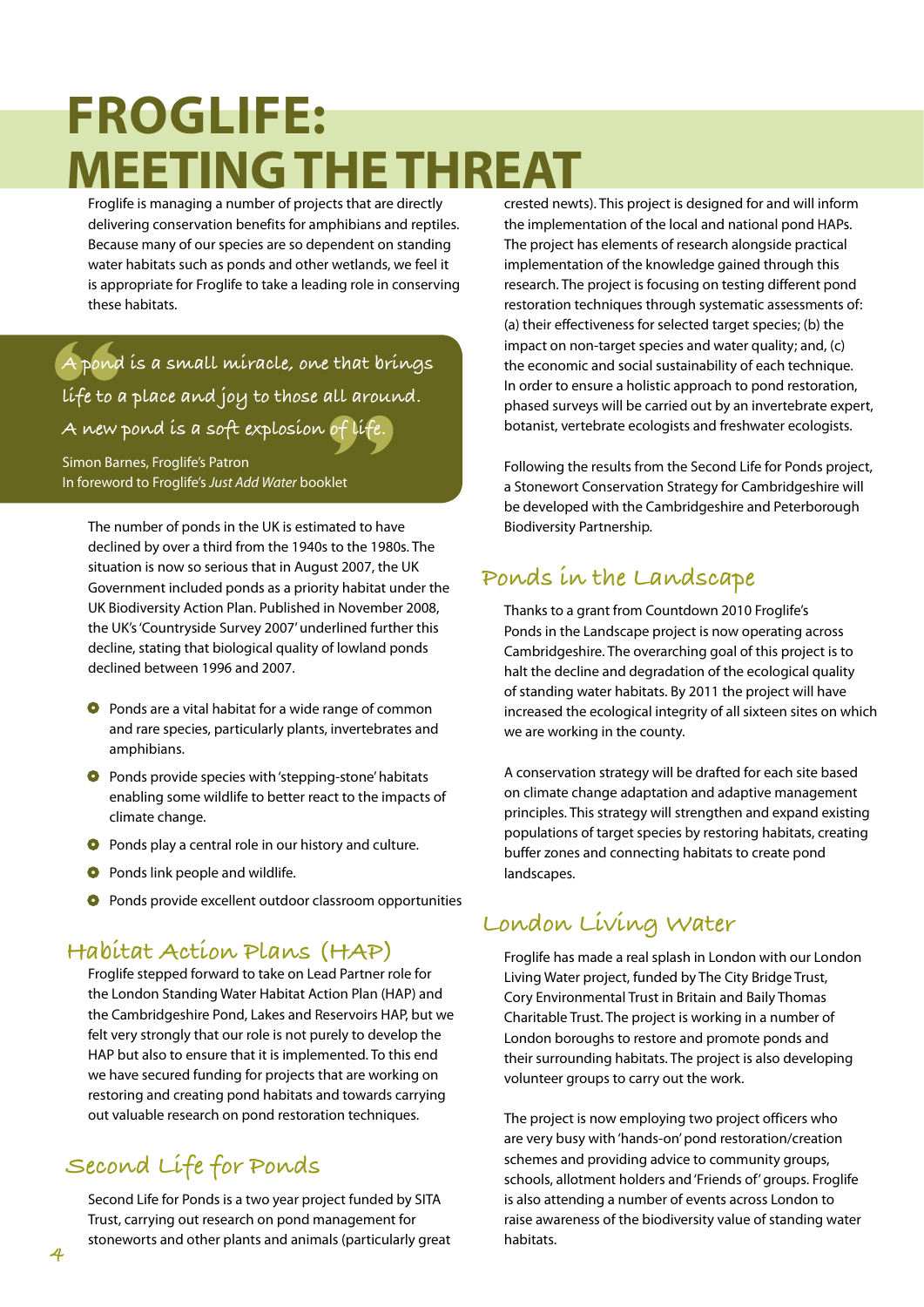

# **Frogli fe: Generating support**

### **Working with the media:**

Helping people understand the threats that amphibians and reptiles face, and the actions that can be taken to help, is vital for conservation action to be both successful and sustainable.

Froglife has a long-standing reputation for working with the media effectively. In 2008 this was particularly true, with national coverage of our media stories on radio (highlights were featured on Radio 4's *Today Programme* in both March and August), on TV (*The One Show*, *Newsround* and numerous regional news pieces) and in print (*The Times*, *Daily Telegraph*, *Daily Mail*, *The Independent* and the *Daily Mirror* among a long list). Use of the Froglife website has also increased by 34%, from 64,211 unique visits in 2007 to 86,102 in 2008.

#### **During the past year we have taken part in:**

- **0** 11 national radio interviews
- **35 local radio interviews**
- **O** 9 articles in national magazines
- **O** 55 local & national newspapers/articles
- **0** 10 national & regional TV interviews & features

### **Face-to-face awareness-raising:**

Meeting people and talking face-to-face about amphibian and reptile conservation is a very effective means for raising conservation awareness. This year our Pond Doctor stand (with portable pond) attended

k

five events across the UK and our staff spoke with over three thousand people.

*Andrew Mortimore/Froglife*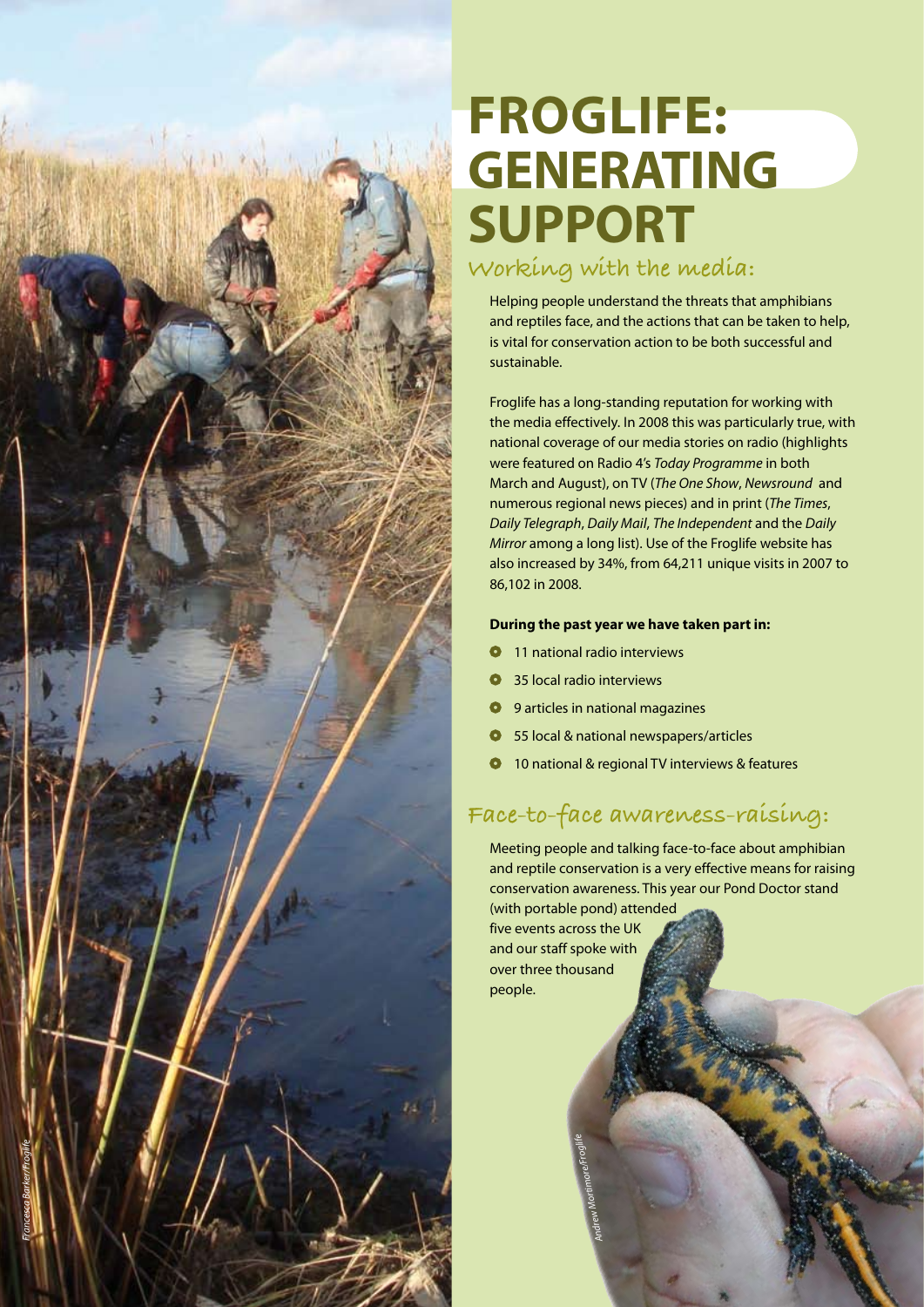### **Advising the public:**

Froglife's advice service continues to receive numerous requests for assistance with a wide range of amphibian and reptile related issues. We have carried out a great deal of work on our website, which is now a hub for many things herpetological.

Froglife has encouraged partnership working within the conservation sector on a number of media issues covering amphibians and reptiles. These include work on amphibian disease with The Zoological Society of London, encouraging good practice for garden owners with Devon Wildlife Trust and leading on amphibian and reptile output from the BBC's Breathing Places partnership.

In many of our media stories we have voiced concerns on issues that impact negatively on our species. These issues include promoting pond safety (contravening safety announcements to fill-in ponds); giving clear information on the threat of adder bites (with The Herpetological Conservation Trust); and responding to media criticism of the law relating to Great Crested Newt conservation.

### **Survey training and identification:**

Thanks to a grant from the Cambridgeshire and Peterborough Biodiversity Partnership we delivered an extensive volunteer training programme for our Hampton Nature Reserve volunteers. Identification training included amphibians, aquatic plants, water vole and butterflies. We will be collecting more information about the number of water voles, butterflies, stoneworts and aquatic plants during 2009. Our volunteers were also instrumental in assisting us with the annual Great Crested Newt survey on the Reserve, with volunteers turning out to help our staff late at night and in all sorts of weather.

We have continued to work closely with several schools and we have hosted over thirty volunteer sessions on Hampton Nature Reserve in Peterborough. Over fifty volunteers support our work on the Reserve, along with support from young people as part of Froglife's Peterborough Environment Enrichment Project and our Green Pathways Scheme.

#### **Publications:**

A new booklet called *Just Add Water* will be launched early in 2009. Like Pond Heaven (now out-of-print) the new booklet will give people all the information that they need to create pond habitats, particularly of benefit for amphibians in urban areas. The booklet will be a central part of our *Just Add Water* campaign – a public awareness campaign to encourage garden (or community/school) pond building in urban areas.

## **Froglife: Volunteer support**

**Lots of exciting things have been happening on Hampton Nature Reserve in 2008.** 

### **Ponds for Life**

Our Ponds for Life project, funded by the Heritage Lottery Fund, has enabled us to take Hampton Nature Reserve out to more people, and to bring new people and audiences onto the Reserve landscape. Numerous local groups have come to find out about the history of the area, to see the rich array of wildlife on the Reserve and come on walks to experience the incredible landscape for themselves. Lots of people turned out in October for our *Big Draw, Big Newt* event. Activities included creating a giant newt made of bricks, donated by local companies Mears Ltd, Wolseley and Cross Keys Homes.

### **London Living Waters**

Working with individuals with learning disabilities is another aspect of conservation that we have moved forward on in 2008. Our London Living Waters project is working in partnership with Owl Housing – service providers for individuals with learning disabilities. A group of individuals of mixed abilities have set themselves up as the *Green Volunteer*s and are assisting with pond restoration and habitat management at Bedfont Lakes Reserve in Hounslow. A total of 21 sessions have been hosted on this reserve and a great time has been had by all.

*OliverKratz*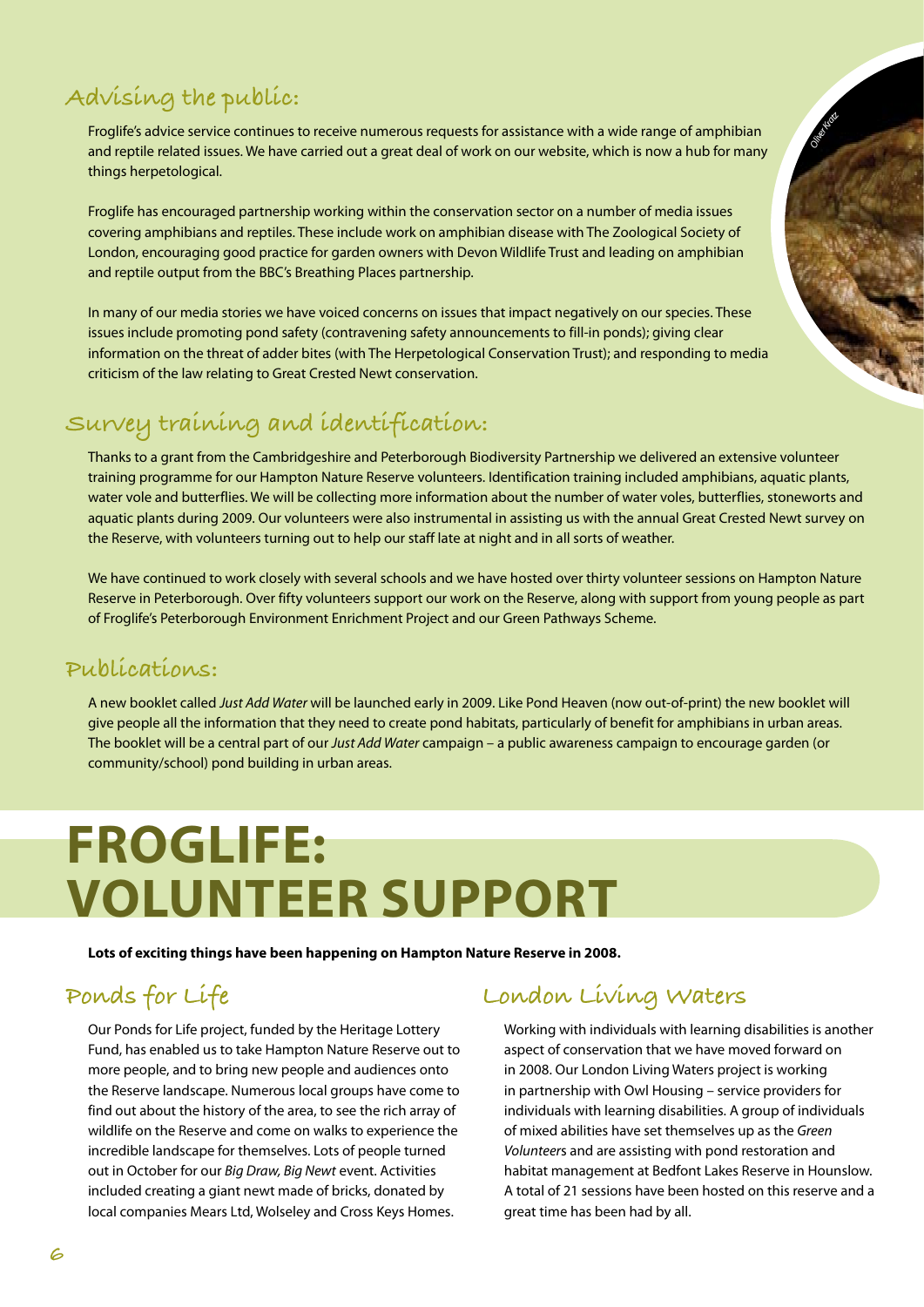

#### **Outdoor Learning**

Our new Outdoor Classroom has been an enormous boost to the activities that are run on the Reserve, with facilities that include a woodland classroom, bird-hide and pond-dipping platform. Francesca Barker (our Conservation Officer) has also completed the Forest School BTEC Level 3 training so is wellequipped to provide children with a wide range of exciting outdoor activities.

#### **Peterborough Natural Networks**

Froglife became involved in a trial project with Peterborough Natural Networks and we now have ten handheld computers (PDAs) with Mobile Explorer software – allowing access to GPS-guided information about the Reserve and its wildlife. Groups can follow a guided walk, stop and listen to recorded bird calls, and identify tracks and signs.

### **Peterborough Environment Enrichment Project**

Our work with the Peterborough Youth Offending Service has gone from strength to strength. All of the young people with whom we work now contribute to local conservation initiatives, including taking part in habitat management on Hampton Nature Reserve, and building ponds on local allotments. Promising young people are being signposted to our Green Pathways Scheme giving them the opportunity to obtain additional conservation skills.

#### **Green Pathways Scheme**

Thanks to a BBC Children in Need grant, Froglife's Green Pathways Scheme is now up and running, working with young people aged 10-17 living in the Peterborough area. This unique scheme is providing young people with innovative opportunities to take part in wildlife conservation activities that will lead to them developing lifelong skills and an appreciation for nature. The scheme is working particularly with 'at risk' young people and is delivering informal conservation coaching and opportunities to gain qualifications through targeted 'on the job' training. The young people will be working towards completing their Youth Achievement Awards. Managed by UK Youth, these awards give young people the opportunities to plan and lead activities and take ownership of setting personal goals as well as listing the actions needed to achieve them – an invaluable skill.

### **Youth Inclusion Project**

Froglife has been working in partnership with the YMCA on the Youth Inclusion Project. The project is working with young people mainly with a Pakistani background to plan and provide locally based conservation activities. Sessions include site visits, surveying for wildlife and carrying out habitat conservation work to make local spaces more attractive to both people and wildlife. We will also be training staff and volunteers in conservation and wildlife gardening to help make the project sustainable after Froglife's involvement in the project ends.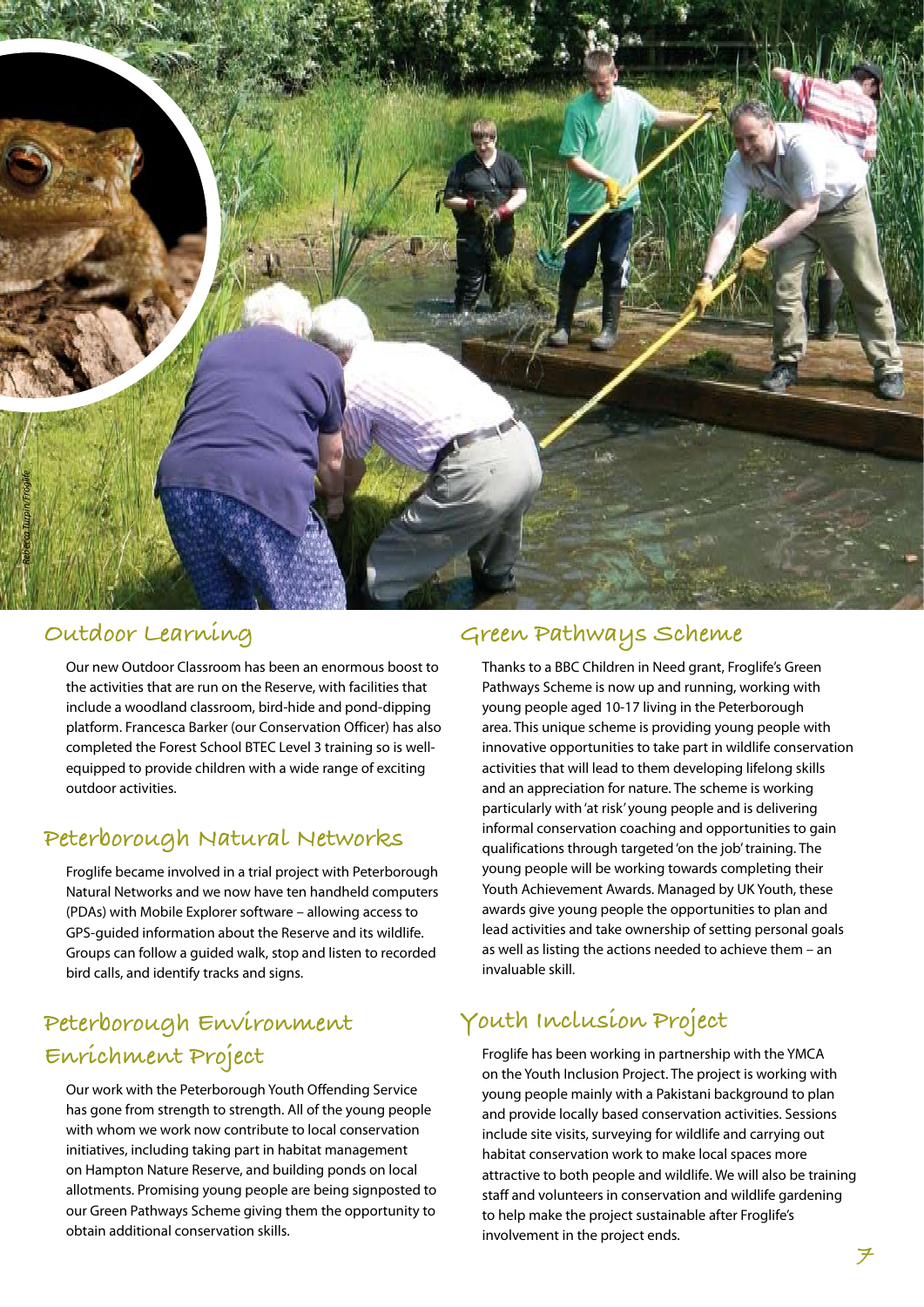# **Froglife: Citizen science**

## **Frog Mortality Project**

Working with our colleagues at the Institute of Zoology (ZSL), we encouraged people to get out in their gardens and do a health-check of their amphibians as part of UKwide actions to discover more about non-native amphibian disease in the wild. Much of our work centred around awareness-raising and developing Froglife's capacity to acquire information on disease incidents through webbased recording. These actions helped us acquire more information in 2008: overall we saw a two-fold increase in reports to Froglife of frog mortality 'events' consistent with ranavirus symptoms (87 out of 270 reports submitted in 2008).

Ranaviruses are a group of viruses that infect amphibians, fish and reptiles and some have been shown to kill spawn and tadpoles as well as adult amphibians. Studies have shown the virus to be closely related to those found in North American amphibians. One possibility, yet to be fully investigated, is that the virus was introduced with imports of North American bullfrogs or freshwater fish. Since 1992 Froglife has received over 5,600 disease reports and has collected information on the deaths of an estimated 80,000 frogs.

The Frog Mortality Project database held by Froglife is the largest of its kind in the world. In the next two years we will be looking to expand on the value of this dataset by developing our research on control populations.

### **Toads on Roads campaign**

Our Toads on Roads project continues to provide toad patrols with advice on how to help migrating toads across roads. Thanks to the support that we received from Amphibian and Reptile Groups UK (ARG UK) we received data from 72 sites this year – a new record. With the help of our network of toad patrollers, we know that an incredible 30,000 toads were moved across UK roads this year. In addition we had over 30 new registrations and made contact with 21 sites we had not heard from in recent years. Our website now hosts a map showing all the registered crossings in the UK and whether they are active or not, or if their status is unknown. In addition soon, courtesy of Google Earth, you will be able to explore any site in the UK by zooming in on satellite maps that show where crossings occur, where ponds sit and how many toads made the crossing the previous year.

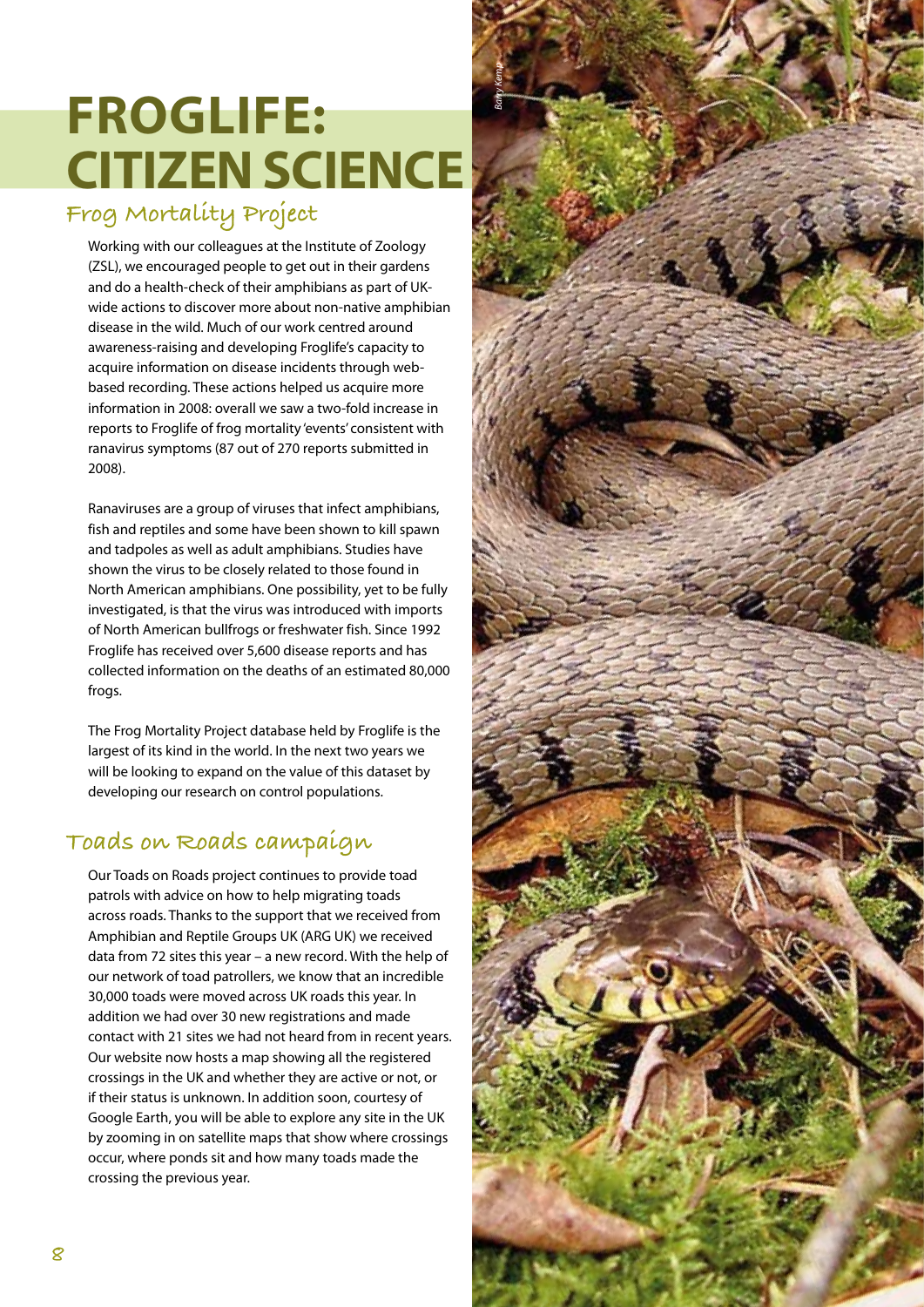# **Froglife: Looking forward**

**Froglife is committed to working as efficiently as possible to ensure that we optimise the resources available to us. To this end we work collaboratively with other specialist herpetofauna groups, especially The Herpetological Conservation Trust (HCT) and ARG UK. A significant development in 2008 has been discussions on possible closer working arrangements with The HCT. It is our ambition to have defined the working relationship by mid-2009.**

**2009 will be a big year for Froglife. We're celebrating twenty years of conservation work for amphibians and reptiles, and as well as developing our current projects – locally, regionally and nationally – we'll be adding a few more to the pot.** 

#### **Just Add Water**

One key campaign that we are hoping will be an enormous success is *Just Add Water*. This campaign will revive interest in making wildlife ponds, for the benefit of amphibians (and other wildlife) living in urban areas. The campaign will centre around a new booklet (titled *Just Add Water: How to build a wildlife pond*) which we are producing with support from a number of organisations. The booklet will provide updated advice on issues such as pond safety, creating other freshwater habitats, including smaller ponds and bog gardens along with important advice on reducing the spread of non-native invasive species and diseases.

#### **Froglife Scotland**

In 2009 we will be launching our Glasgow Living Water project. The response we have received from Glaswegians throughout the project's development has been overwhelmingly positive. We hope to be able to extend to other areas in Scotland over the next few years.

#### **Snakes in the Landscape**

Our native reptiles are very much a neglected group of species, with many landowners having little knowledge about the habitat requirements for widespread reptile species. Froglife has developed an exciting project in partnership with Lee Valley Regional Park Authority. The Snakes in the Landscape project will take place within Lee Valley Regional Park and will: improve habitat for grass snakes and other reptiles; gain a greater understanding of their distribution within the park; increase awareness of the needs of the species amongst operational staff, and establish a long term monitoring strategy for the park. Importantly, the project will also raise awareness of the habitat requirements for

**Froglife's vision is really**<br> **refreshingly simple...**<br> **Kontiningtons** Fraglish Param **refreshingly simple…**  Ken Livingstone, Froglife's Patron

the species amongst the general public. We are optimistic of securing funding for this project and being able to start this exciting work by mid-2009. **produced organically where possible.**<br> **Example 1.5** for this project and<br> **Example 1.5** for this exciting work<br>
by mid-2009.

### **Other projects in development**

In addition to Snakes in the Landscape, our proposed Leapfrog project will look to bring amphibians back into urban areas through school networks and Frogwatch –our national garden survey– will be gathering control data for our work on frog disease.

In 2009 we will also have completed updating all our advice sheets, and watch out for our new *Outdoor Classroom* pack which will be an amalgamation of all our education resources. The new pack will take people of all ages on a truly wild journey.

### **Our commitment to the environment**

Froglife is committed to acting in an environmentally conscientious manner at all times. This applies to our staff, to our projects and to our workplace.

#### **In 2008, we have made the following steps:**

- All office-waste is recycled where possible (compostables are sent to the Froglife allotment).
- $\bullet$  Froglife operates on principles of non-consumerism at all times we encourage staff to recycle or re-use resources where possible and make conscientious economic decisions regarding project expenditure.
- All of our new Froglife publications are printed on FSCapproved or recycled paper.
- Froglife has committed to a local initiative to 'green-up' local offices as a showcase for Peterborough.
- Our staff use public transport wherever possible.
- **10% of our Froglife Friends have committed to 'Paperless'** Friendship'.
- We are committed to Fairtrade and organic produce. All new Froglife merchandise is now Fairtrade-approved and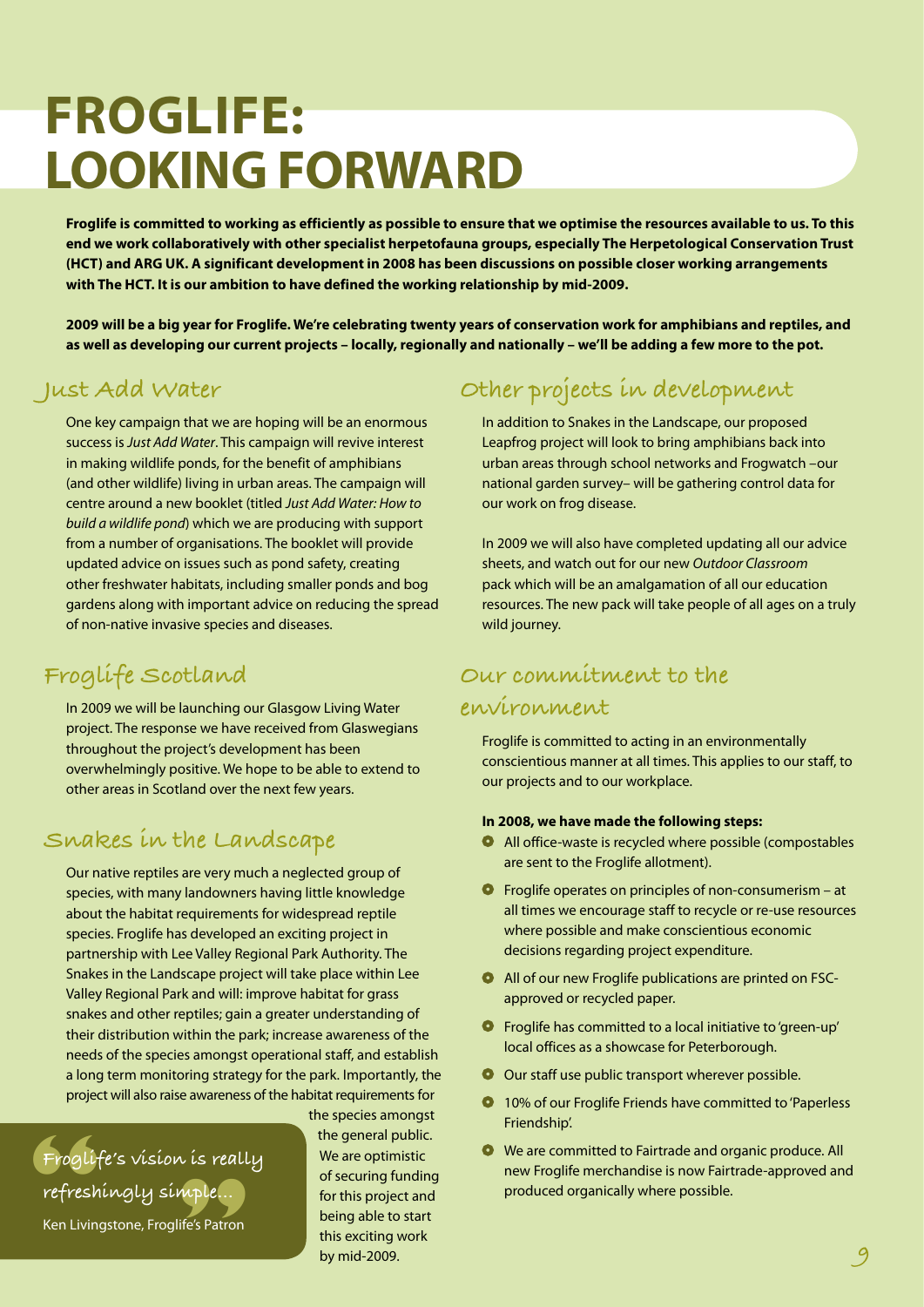# **Froglife: Finances**

**Grants and donations (unrestricted) 34%** £128,206

**Trading and other activities 9%** £35,776

**Investment Income 1%** £3,906

**Grants and donations (restricted) 56%** £213,364

> **Education and training 24%** £89,360

**Information and awareness 17%** £61,039

> **Cost of generating funds 8%** £30,771

> > **Governance costs 1%** £2,066

**Conservation of amphibians & reptiles 50%** £182,178

Frogs) **Frogs have captured the human imagination for generations, yet we can see them also as 'canaries in the coalmine' for the** 

**Survival of future generations.**<br>Professor Aubrey Manning<br>Opening address at Froglife's Year of the Frog ( Professor Aubrey Manning Opening address at Froglife's Year of the Frog event, November 2008

#### **A year in numbers...**

**10 working to produce in the next two years. 54% increase in Froglife Friends in 2008. 26 million – estimated reach through Froglife media work in 2008. Over 3,000** answers given to public enquiries. 16 – number of projects that Froglife is currently coordinating. **32 – number of new ponds Froglife are working to create in the next two years. 50 – restored ponds we are**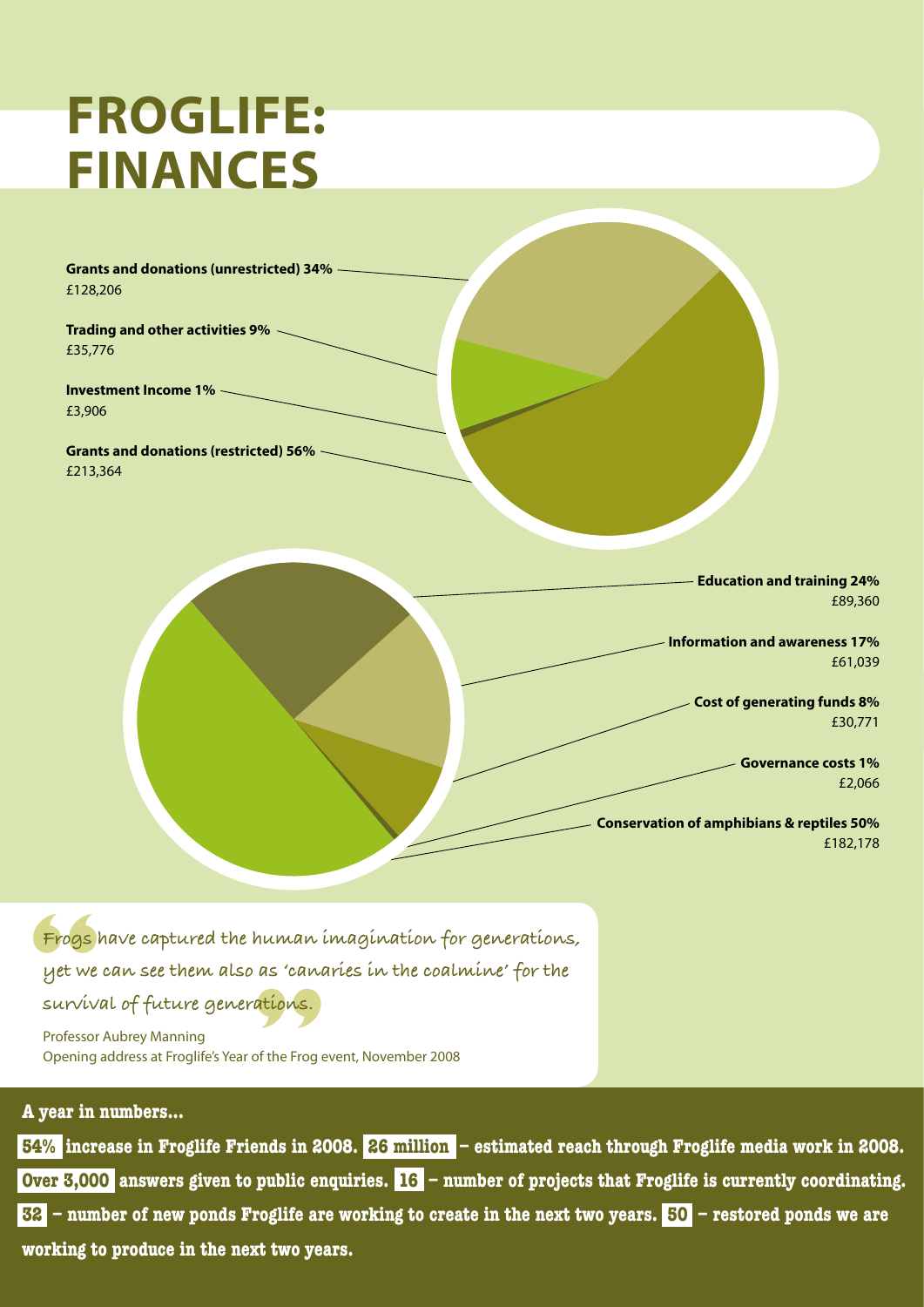# **Froglife: Consultancy Services**

Froglife has gained an enviable reputation within the sector for carrying out ecological projects related to amphibian and reptile survey and mitigation. Very often we are the first port of call. The income that we earn from these contracts is paid into the charity and this funding helps us immensely in delivering our conservation priorities.

# **Froglife: Working in Partnership**

Froglife has always valued partnership working and most of our projects do involve some form of partnership. We would particularly like to thank the following organisations for their continued help and support:

A&K Fencing Contractors; Amphibian Ark; Amphibian and Reptile Groups UK (ARG UK); BBC; Better Together Volunteers; BBC Breathing Places; British Waterways London; Buglife – The Invertebrate Conservation Trust; Cambridgeshire and Peterborough Biodiversity Partnership; The Centre for Environment, Fisheries and Aquatic Sciences; Cross Keys Homes; Connexions; The Environment Agency; Eco Arts; Farcet CoE Primary School; Flag Fen; Greater Dogsthorpe Partnership; Greater London Authority; Greater Peterborough Partnership; The Herpetological Conservation Trust; Lee Valley Regional Park Authorities; London Biodiversity Partnership; Marshall of Cambridge Aerospace Ltd; Natural England; Peterborough City Council; Peterborough Environment City Trust; Pond Conservation; Royal Parks; Royal Zoological Society of Scotland; Sparx Youth Project; Thames Water; University of Glasgow; University of Cambridge Zoological Museum; Wildlife and Countryside LINK; The Wildlife Trusts; Woodland Trust Scotland; YMCA; Young Lives; Zoological Society of London.

# **Froglife: thanks you…**

…for the terrific support we have received from so many quarters this year. We would like to thank all of our volunteers including our Trustees who have given up enormous amount of their time to the organisation, and to our Froglife Friends whose donations and continued support have contributed greatly to our work.

We would particularly like to thank the following Froglife Friends for going the extra mile: Annemarie Hammond; Joan Butterfield; John Walker (www.artangel.co.uk), Jane Sandeman.

Thanks to the following organisations for their grant support: Baily Thomas Charitable Fund; BBC Children in Need; British Waterways; Cambridgeshire and Peterborough Biodiversity Partnership; The Centre for Environment; Fisheries and Aquatic Sciences; Chapman Charitable Trust; Cory Environmental Trust in Britain; City Bridge Trust; The Dulverton Trust; The Ernest Kleinwort Charitable Trust; Esmée; Essex and Suffolk Water; Fairbairn Charitable Trust; The Environment Agency; The Greater Dogsthorpe Partnership; Google Grants; Heritage Lottery Fund; The John Spedan Lewis Foundation; Kaiser Trust – supporting the community; Natural England Countdown 2010; Northumbria Water; O<sub>2</sub> 'It's your community' Award; O&H Hampton Ltd; Peterborough Youth Offending Service; Scottish Natural Heritage; SITA Trust; The Wakeham Trust; YMCA.

And our thanks to Herpetosure (www.herpetosure.com) for being our Gold Corporate Supporter, and to John Muir Country Store (www.johnmuircountrystore.com), a Bronze Corporate Supporter. Our additional thanks to the following companies who have supported Froglife in 2008: Perkins Engines (provision of premises); Mears Ltd (provision of premises, materials and financial support); Wolseley UK (provision of materials).

And last but not least thanks to our dedicated staff who have worked tirelessly to promote amphibian and reptile conservation.